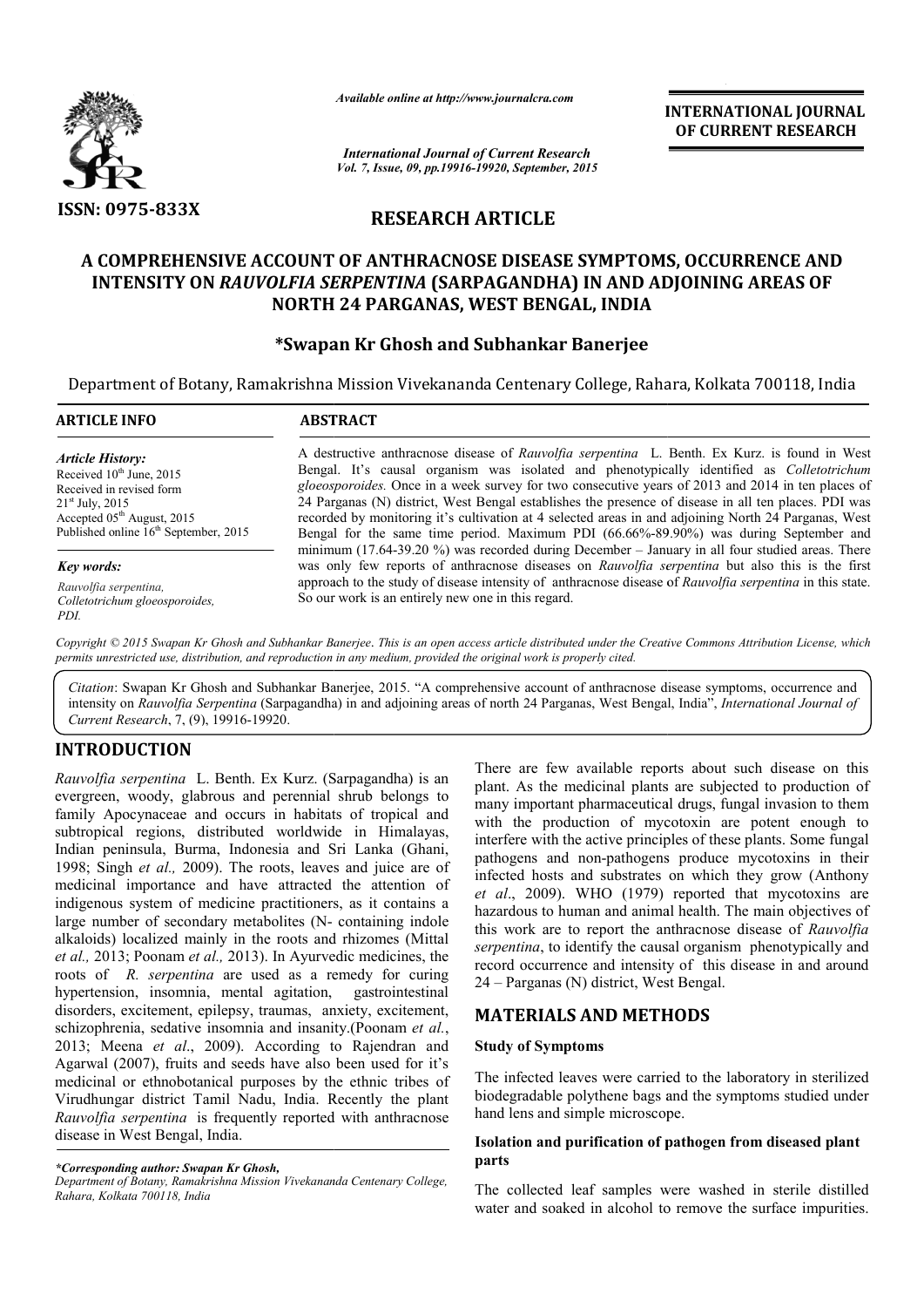*19917 Swapan Kr Ghosh and Subhankar Banerjee, A comprehensive account of anthracnose disease symptoms, occurrence and intensity on Rauvolfia serpentina (Sarpagandha) in and adjoining areas of north 24 parganas, West Bengal, India*

After that the leaf samples were cut into small pieces of 3-5 mm in size from the diseased portion. Then they are passed through  $0.1\%$  of HgCl<sub>2</sub> solution for one minute for surface sterilization and washed in three changes of sterile distilled water. These leaf cuttings were blotted between sterile filter papers and aseptically plated on Potato Dextrose Agar (PDA). In each plate a single piece was placed and incubated at BOD  $(28 \pm 1^{\circ}$ C) for 7 days. After appearance of mycelial growth it was transferred on to fresh PDA slant. For purification of isolated pathogen, single hyphal tip method was taken. The entire procedure for isolation of the disease was done under laminar air flow. The purification was done by single hyphal tip method.

#### **Pathogenecity test of the pathogen**

Pathogenecity test was done following the Koch postulates.

#### **Characterization and Identification of the pathogen**

The characterization and identification of the pathogen were done phenotypically by following Domsch *et al*. (1980), Dhingra, and Sinclair (1986), Nagamani *et al*. (2006).

#### **Study of the disease occurrence and intensity (PDI)**

An extensive survey was carried out in few selected areas of North 24 Parganas to record disease occurrence of this novel medicinal plant from January 2013 to December 2014*.* We have also carried out an intensive survey for the same time period in order to record the Percentage of Disease Intensity (PDI) by monitoring cultivation of *Rauvolfia serpentina* at 4 selected areas of West Bengal namely Kalyani (BCKV), Nilgunj, North 24-Parganas, State Pharmacopical Laboratory and Pharmacy for Medicine, Govt. of W.B., Nadia and The Agri Horticultural Society of India, Alipore The fields were visited once in a week regularly for the entire time duration to study the Percentage of Disease Intensity (PDI). For the study of PDI, three plots from each of the four areas were taken and per plot 50 plants were randomly selected and tagged. Tagged plants were visited regularly, once in a week from January 2013 to December 2014 .The disease rating was done on the scale: 0= 1%, 1=10; 2=25%; 3= 40% 4 = 60%, 5=70, 6=90 % and 7=95%. The PDI was calculated by using the following formula.

 $PDI=A/B\times100$ 

A=Total Number of infected plant; B=Total Number of selected plants.

The temperature (Minimum &maximum) and humidity (minimum & maximum) of every day were recorded in the study area, they were averaged month wise to find the correlation of disease occurrence and percentage of disease incidence with seasonal weather change (Banerjee and Ghosh, 2015).

### **RESULTS**

#### **Symptom of the disease**

On the leaf lamina the symptoms initially appear as necrotic, circular or oval shaped irregular spots surrounded by halo zone, variable in size (2-6 mm), predominantly towards the tips (Fig. 1). Under conducive condition humidity >70% and temperature >30°C with advancement of disease the spots increase in size and coalesce together to form big necrotic lesions leading to premature drying and defoliation of infected leaf. The anthracnose symptoms are also found on the petiole and flowers.

#### **Phenotypical characterization and identification**

The pure culture was analyzed macroscopically and microscopically. The cultures on PDA grew well with growth rate from 2-3 mm per day. Colonies at first dense white in appearance, gradually turns into dark grey (Fig 2A), reverse plate shows dark brown to black colouration (Fig 2B). Slide was prepared from the margin of the colony. The mycelium was hyaline, brown, sometimes abundant, at times sparse with floccose, loose or compact growth. The conidia were cylindrical, single celled and varying in size, with both apices rounded. Acervuli was found with round black bristly heads (Fig 3A). Conidia fusiform, apices acute, 18-23×3.5-4µm. appressoria abundant, medium brown, clavate to circular, edge usually entire, 9-14×6.5-11.5µm (Fig 3B). On the basis of all these phenotypical characters the pathogen was identified as *Colletotrichum gloeosporoides* Penz*.*. The data presented in the Table -1 showed that this disease was found to present in all studied zones (Naihati, Halishahar, Hasnabad, Hingalganj, Badu, Nilganj, Duttafulia, Gopalnagar, Rajarhat, and Mohishbathan) all through the year for 2013  $& 14$ . The disease was predominant in hot and humid weather from March to September during 2013 and 2014 where as the occurrence is getting attenuated during the winter from November to February.

The data presented in Table 2 showed that the disease intensity have it's maximum effect during the month of September in all studied areas.

**Table 1. Occurrence of anthracnose disease** *Rauvolfia serpentina* **in different zones of North 24 Parganas during 2013 & 14**

|              | Occurrence of anthracnose disease (Colletotrichum gloeosporoides) in 2013 & 14 |     |   |     |     |     |               |     |   |     |  |     |    |     |    |     |     |    |     |    |            |  |     |
|--------------|--------------------------------------------------------------------------------|-----|---|-----|-----|-----|---------------|-----|---|-----|--|-----|----|-----|----|-----|-----|----|-----|----|------------|--|-----|
|              |                                                                                | Jan |   | Feb |     | Mar |               | Apr |   | May |  | Jun |    | Jul |    | Aug | Sep |    | Oct |    | <b>Nov</b> |  | Dec |
| Places       | 13                                                                             | 14  | 3 | 14  | í f | 14  | $\rightarrow$ | 14  | د | 14  |  | 14  | 13 | 14  | L. | 14  | 14  | 13 | 14  | د. | 14         |  | 14  |
| Naihati      |                                                                                |     |   |     |     |     |               |     |   |     |  |     |    |     |    |     |     |    |     |    |            |  |     |
| Halishahar   |                                                                                |     |   |     |     |     |               |     |   |     |  |     |    |     |    |     |     |    |     |    |            |  |     |
| Hasnabad     |                                                                                |     |   |     |     |     |               |     |   |     |  |     |    |     |    |     |     |    |     |    |            |  |     |
| Hingalganj   |                                                                                |     |   |     |     |     |               |     |   |     |  |     |    |     |    |     |     |    |     |    |            |  |     |
| Badu         |                                                                                |     |   |     |     |     |               |     |   |     |  |     |    |     |    |     |     |    |     |    |            |  |     |
| Nilganj      |                                                                                |     |   |     |     |     |               |     |   |     |  |     |    |     |    |     |     |    |     |    |            |  |     |
| Duttafulia   |                                                                                |     |   |     |     |     |               |     |   |     |  |     |    |     |    |     |     |    |     |    |            |  |     |
| Gopalnagar   |                                                                                |     |   |     |     |     |               |     |   |     |  |     |    |     |    |     |     |    |     |    |            |  |     |
| Rajarhat     |                                                                                |     |   |     |     |     |               |     |   |     |  |     |    |     |    |     |     |    |     |    |            |  |     |
| Mohishbathan | +                                                                              |     |   |     |     |     |               |     |   |     |  |     |    |     |    |     |     |    |     |    |            |  |     |

**\***(+) indicates occurrence of disease and (–) indicates absence of disease.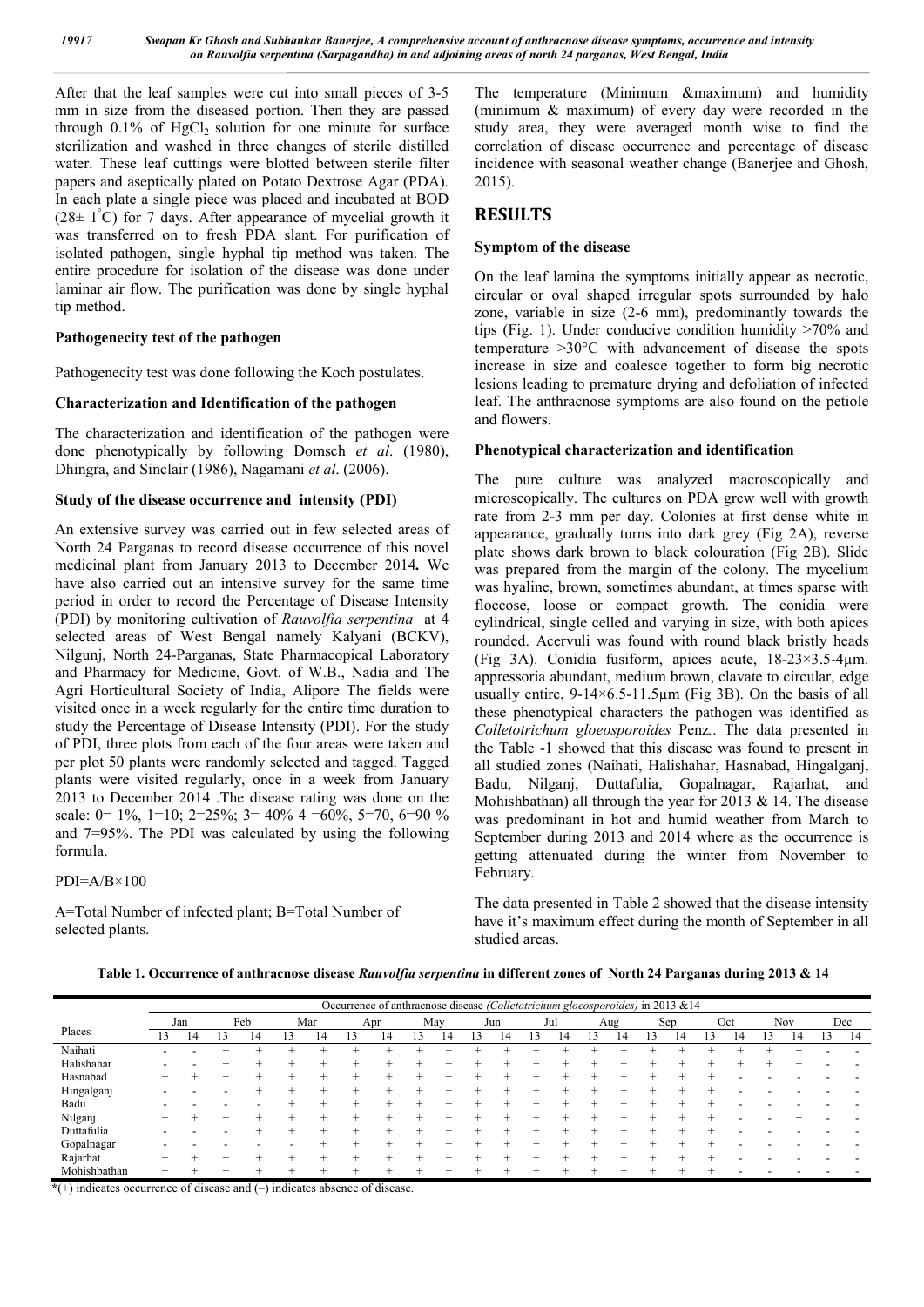| Table 2. Percentage of disease incidence (PDI) of Rauvolfia serpentina at the selected areas |  |  |
|----------------------------------------------------------------------------------------------|--|--|
|                                                                                              |  |  |

| Months       |         | Nilganj |           |         | Agri Horti, Alipore |           |         | State pharmacopical, nadia |           | <b>BCKV</b> |         |           |  |
|--------------|---------|---------|-----------|---------|---------------------|-----------|---------|----------------------------|-----------|-------------|---------|-----------|--|
|              | 2013    | 2014    | Pull data | 2013    | 2014                | Pull data | 2013    | 2014                       | Pull data | 2013        | 2014    | Pull data |  |
| Jan          | 17.64   | 22.05   | 19.84     | 29.33   | 26.66               | 27.99     | 20.58   | 35.29                      | 27.93     | 31.2        | 39.20   | 35.20     |  |
|              | (24.80) | (27.97) | (26.42)   | (32.77) | (31.05)             | (31.88)   | (26.92) | (36.39)                    | (31.88)   | (33.96)     | (38.76) | (36.39)   |  |
| Feb          | 23.52   | 27.94   | 25.72     | 34.66   | 32.00               | 33.33     | 27.94   | 38.23                      | 33.08     | 38.04       | 40.80   | 39.42     |  |
|              | (29.00) | (31.88) | (30.46)   | (35.97) | (34.45)             | (35.24)   | (31.88) | (38.17)                    | (35.06)   | (38.06)     | (39.70) | (38.88)   |  |
| Mar          | 27.94   | 20.58   | 24.26     | 38.66   | 36.00               | 37.33     | 30.88   | 39.70                      | 35.29     | 39.20       | 42.40   | 40.80     |  |
|              | (31.88) | (26.92) | (29.47)   | (38.41) | (36.87)             | (37.64)   | (33.71) | (39.06)                    | (36.39)   | (38.76)     | (40.63) | (39.70)   |  |
| Apr          | 38.23   | 29.41   | 33.82     | 48.00   | 40.00               | 44.00     | 38.23   | 42.64                      | 40.43     | 44.80       | 45.60   | 45.20     |  |
|              | (38.17) | (32.83) | (35.55)   | (43.85) | (39.23)             | (41.55)   | (38.17) | (40.74)                    | (39.47)   | (42.02)     | (42.48) | (42.25)   |  |
| May          | 42.64   | 35.29   | 38.96     | 52.00   | 45.33               | 48.66     | 41.17   | 44.11                      | 42.64     | 52.80       | 48.00   | 50.40     |  |
|              | (40.74) | (36.39) | (38.59)   | (46.15) | (42.30)             | (44.20)   | (39.87) | (41.61)                    | (40.74)   | (46.61)     | (43.85) | (45.23)   |  |
| Jun          | 55.88   | 45.58   | 50.73     | 50.66   | 49.33               | 49.99     | 57.35   | 48.52                      | 52.93     | 55.20       | 50.40   | 52.80     |  |
|              | (48.33) | (42.42) | (45.40)   | (45.34) | (44.60)             | (44.94)   | (49.20) | (44.14)                    | (46.66)   | (47.98)     | (45.23) | (46.61)   |  |
| Jul          | 66.17   | 54.41   | 60.29     | 57.33   | 53.33               | 55.33     | 70.58   | 58.82                      | 64.70     | 62.40       | 54.40   | 58.40     |  |
|              | (54.39) | (47.52) | (50.89)   | (49.20) | (46.89)             | (48.04)   | (57.10) | (50.07)                    | (53.55)   | (52.18)     | (47.52) | (49.84)   |  |
| Aug          | 77.94   | 67.64   | 72.79     | 69.33   | 60.00               | 64.66     | 75.00   | 67.64                      | 71.32     | 68.80       | 60.80   | 64.80     |  |
|              | (61.96) | (55.30) | (58.50)   | (56.35) | (50.77)             | (53.49)   | (60.00) | (55.30)                    | (57.61)   | (56.04)     | (51.24) | (53.61)   |  |
| Sep          | 89.90   | 75.00   | 82.45     | 80.00   | 66.66               | 73.00     | 77.94   | 72.05                      | 74.99     | 76.00       | 68.00   | 72.00     |  |
|              | (71.47) | (60.00) | (65.20)   | (63.44) | (54.70)             | (58.69)   | (61.96) | (58.05)                    | (59.93)   | (60.67)     | (55.55) | (58.05)   |  |
| Oct          | 55.88   | 51.47   | 53.63     | 57.33   | 60.00               | 58.66     | 70.58   | 63.23                      | 66.90     | 54.40       | 56.00   | 55.20     |  |
|              | (48.33) | (45.80) | (47.06)   | (49.20) | (50.77)             | (49.95)   | (57.10) | (52.65)                    | (54.88)   | (47.52)     | (48.45) | (47.98)   |  |
| <b>Nov</b>   | 47.17   | 58.82   | 52.99     | 42.66   | 50.66               | 46.66     | 60.29   | 57.35                      | 58.82     | 52.80       | 44.80   | 48.80     |  |
|              | (43.34) | (50.07) | (46.66)   | (40.74) | (45.34)             | (43.05)   | (50.89) | (49.20)                    | (50.07)   | (46.61)     | (42.02) | (44.51)   |  |
| Dec          | 37.35   | 47.05   | 42.20     | 26.66   | 38.66               | 32.66     | 48.52   | 44.11                      | 46.31     | 44.00       | 40.00   | 42.00     |  |
|              | (37.64) | (43.28) | (40.51)   | (31.05) | (38.41)             | (34.82)   | (44.14) | (41.61)                    | (42.88)   | (42.02)     | (39.23) | (40.40)   |  |
| $CD(p=0.05)$ | 8.40    | 7.96    | 22.57     | 5.90    | 6.22                | 17.30     | 4.93    | 4,94                       | 20.90     | 7.05        | 5.01    | 12.99     |  |
| $SE\pm$      | 4.06    | 3.84    | 10.90     | 2.85    | 3.00                | 8.35      | 2.38    | 2.38                       | 10.09     | 3.40        | 2.42    | 6.27      |  |

It was recorded maximum in Nilgunj during the month of September (89.90%) in 2013 and the percentage reaches upto 75.00% in the next year. After Nilgunj the effect of the disease intensity was recorded most at Agri horticultural society, Alipore. It was 80.00% for the month of September (2013) which goes down to 66.66% in 2014 at the same time of the next year. State pharmacopical laboratory, Nadia was recorded with 77.94 % and 72.05% PDI during Spetember at 2013  $\&$ 2014 respectively. In BCKV the disease intensity was recorded maximum as 76.00% and 68.00% again during the month of September for 2013  $& 14$ . Whereas the intensity of disease maximum as 76.00% and 68.00% again during the month of September for 2013  $\&$  14. Whereas the intensity of disease was recorded lowest during the month of December-January. It was recorded as 17.64% & 22.05% for the month of December  $(2013)$  and January  $(2014)$  respectively in Nilganj. At Agri-Horticultural Society Alipore, Alipore 26.66% in December (2013) and the data exactly repeats in January 2014. In State pharmacopical laboratory, Nadia the PDI was 20.58% during January, 2013 & 35.29 % during January 2014.



**Fig. 1. Symptom of anthracnose disease on** *Rauvolfia* **leaf**



**Fig. 2. Culture plate of** *Colletotrichum gleosporoides Colletotrichum* **. Front view (2A) reverse view ( ) reverse view (2B)**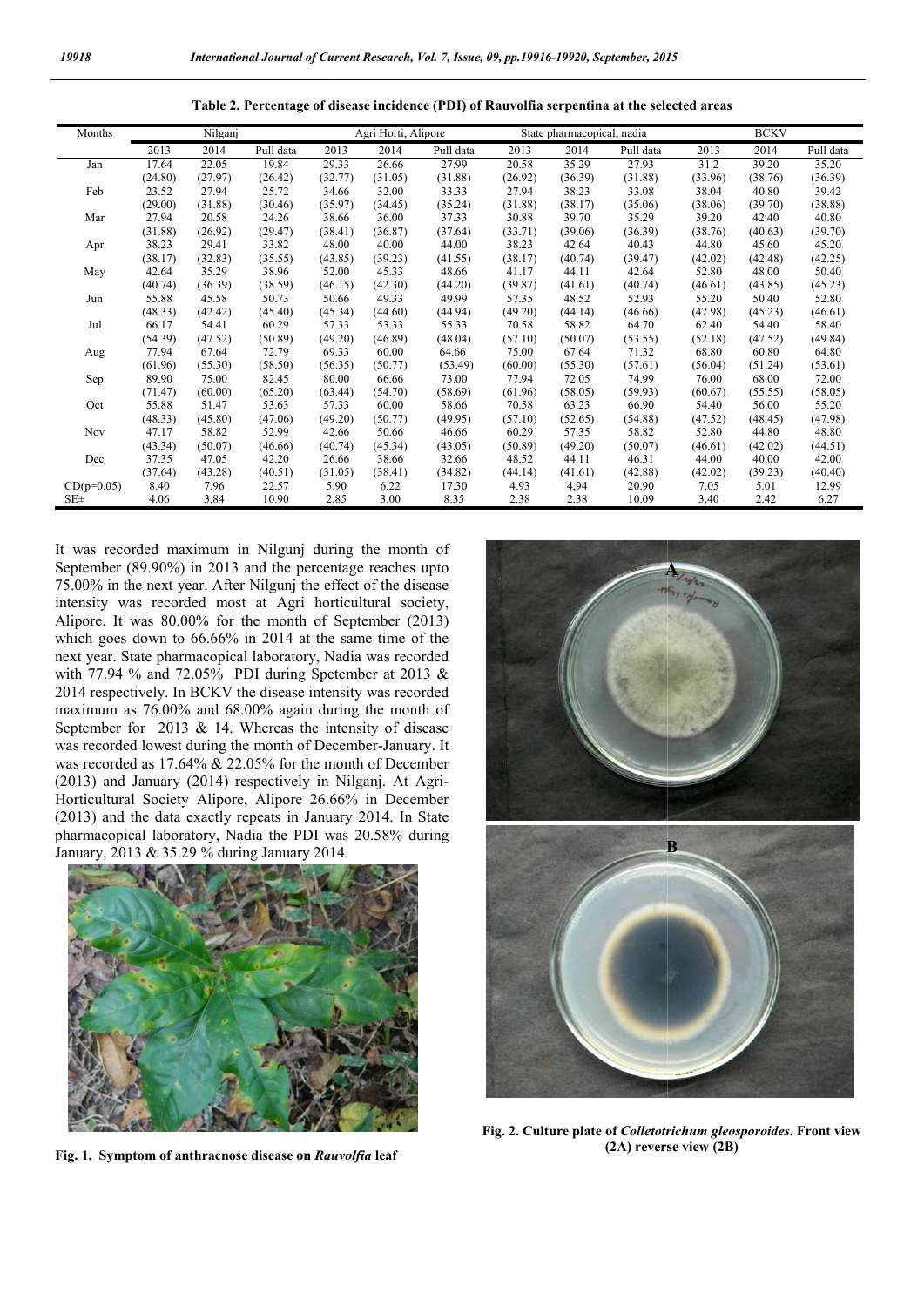

**Fig. 3A. Acervuli of** *Colletotrichum gloeosporoides* **showing setae and conidiophore**



**Fig. 3B. Conidia of** *Colletotrichum gloeosporoides*

BCKV also exhibited minimum disease intensity during January, recorded as 31.20% (2013) & 39.20% (2014). This study indicated that maximum disease intensity range (66.66%-89.90%) was during September in all four studied areas. It was probably due to high temperature and moisture  $(25-35^{\circ}C \&$  humidity 85-95%) as per record obtained from Alipore Metereological Data Station (West Bengal). Moreover minimum percentage of disease intensity (17.64-39.20 %) was recorded during December – January in all four studied areas. During this time temperature and moisture are low (10-26 $\degree$ C & humidity 65-84%) and not so favorable to the fungal pathogen. 89.90%) was during September in all four studied was probably due to high temperature and moisture & humidity 85-95%) as per record obtained from Metereological Data Station (West Bengal). Moreover percentage of disease i

## **DISCUSSION**

The symptoms found by us resemble the work of Varadarajan, (1964) and Ghosh and Chakraborty (2012) on *Rauvolfia serpentina*. The occurrence of anthracnose disease on *Rauvolfia* caused by *Colletotrichum gloeosporoides* was first reported in India by Varadarajan (1964). Recently the fields of Sarpagandha have been severely affected by anthracnose disease in between the months of August and October just after the onset of monsoon. Disease incidence causes more than 60% death and drying in severely infected fields in northern

istant of the distance of the stress of the stress of the stress of the stress of the stress of the stress of the stress of the stress of the stress of the stress of the stress of the stress of the stress of the stress of similar kind of Disease incidence during the month of India (Alam *et al.*, 2007). In our survey we have also found similar kind of Disease incidence during the month of September. Ghosh and Chakraborty (2012) recorded the anthracnose of sarpagandha in West Bengal and tried to anthracnose of sarpagandha in West Bengal and tried to control it by biological agents. Leaf Blight disease of *Rauvolfia* sepentina (sarpagandha) caused by Macrophomina phaseolina was reported by Mahrotra (1976). (1976). *Colletotrichum* blight (bloom blight) caused by *C. capsici* was recorded by Shukla et al. (2006). *Curvularia* leaf spot of sarpagandha has been reported from Jammu and Kashmir by Thakur *et al.* (1974). Wilt is one of the most important and serious diseases of Wilt is one of the most important and serious diseases of Sarpagandha. The disease was first reported from jammu  $\&$ Kashmir (Janardhanan *et al.,* 1964). *Alternaria* leaf blight of ashwagandha (*W. somnifera* ), caused by ), caused by *A. alternata* and root rot wilt is one of the serious diseases of ashwagandha in the nursery as well as in the commercial fields at Lucknow and its adjoining areas in *North India* (Gupta *et al., 2004*). Although adjoining areas in North India (Gupta et al., 2004). Although there are a number of available disease reports on *Rauvolfia* serpentina but there was no significant report on the intensity of the disease all through the world. So our work is an entirely new one in this regard. The pathogen *Colletotrichum gloeosporoides* is causing enormous crop loss by anthracnose disease but how much they minimizing the medicinal properties of this important crop should be analyzed further. In this perspective it is urgent to control this disease immediately. g enormous crop loss by anthracnose<br>h they minimizing the medicinal<br>nt crop should be analyzed further. In<br>to control this disease immediately.

### **Conclusion**

Our work establishes that even the plant *Rauvolfia serpentina,*  inspite of having enormous medical importance, getting invaded by the pathogen *Colletotrichum gloeosporoides* very frequently and exhibiting devastating effect. This work indicates that anthracnose of *Rauvolfia serpentina* occurs in few places of 24 Parganas, West Bengal throughout the two consecutive years 2013 & 14 where as in other areas of our survey they are reported mainly during the rainy season. The few places of 24 Parganas, West Bengal throughout the two consecutive years 2013 & 14 where as in other areas of our survey they are reported mainly during the rainy season. The disease intensity was at it's peak in Septe 89.90%) in four places of our extensive survey. Where as the minimum percentage of disease was recorded in December-January (17.64-39.20 %) in all four study areas. This is the first January (17.64-39.20 %) in all four study areas. This is the first approach to the study of disease intensity of anthracnose disease of *Rauvolfia serpentina* in this state. It is expected that this work may encourage other workers to study this disease, its severity, crop loss and it's proper management to combat it. its severity, crop loss and it's proper management to combat it. Infection of *Rauvolfia serpentina* by *Colletotrichum gloeosporoides* not only reduces the crop loss and market value but it may reduce medicinal efficacy of this shrub.

#### **Acknowledgements**

Authors are grateful to National Medicinal Plant Board (AYUSH, Ministry of Health And Family Welfare, Govt of India) to provide the essential financial support and Principal, RKMVC college for providing lab facilities.

## **REFERRENCES**

Alam, M., Khaliq, A., Shukla, R.S., Sattar, A., Singh, H.N., Sambad, A., Gupta, M.L., Pandey, R., Ajaykumar, P.V., Sharma, A. and Khanuja, S.P.S. 2007. Healthy Plants for Health. CIMAP. Lucknow, India, 184. Authors are grateful to National Medicinal Plant Board (AYUSH, Ministry of Health And Family Welfare, Govt of India) to provide the essential financial support and Principal, RKMVC college for providing lab facilities.<br> **R**